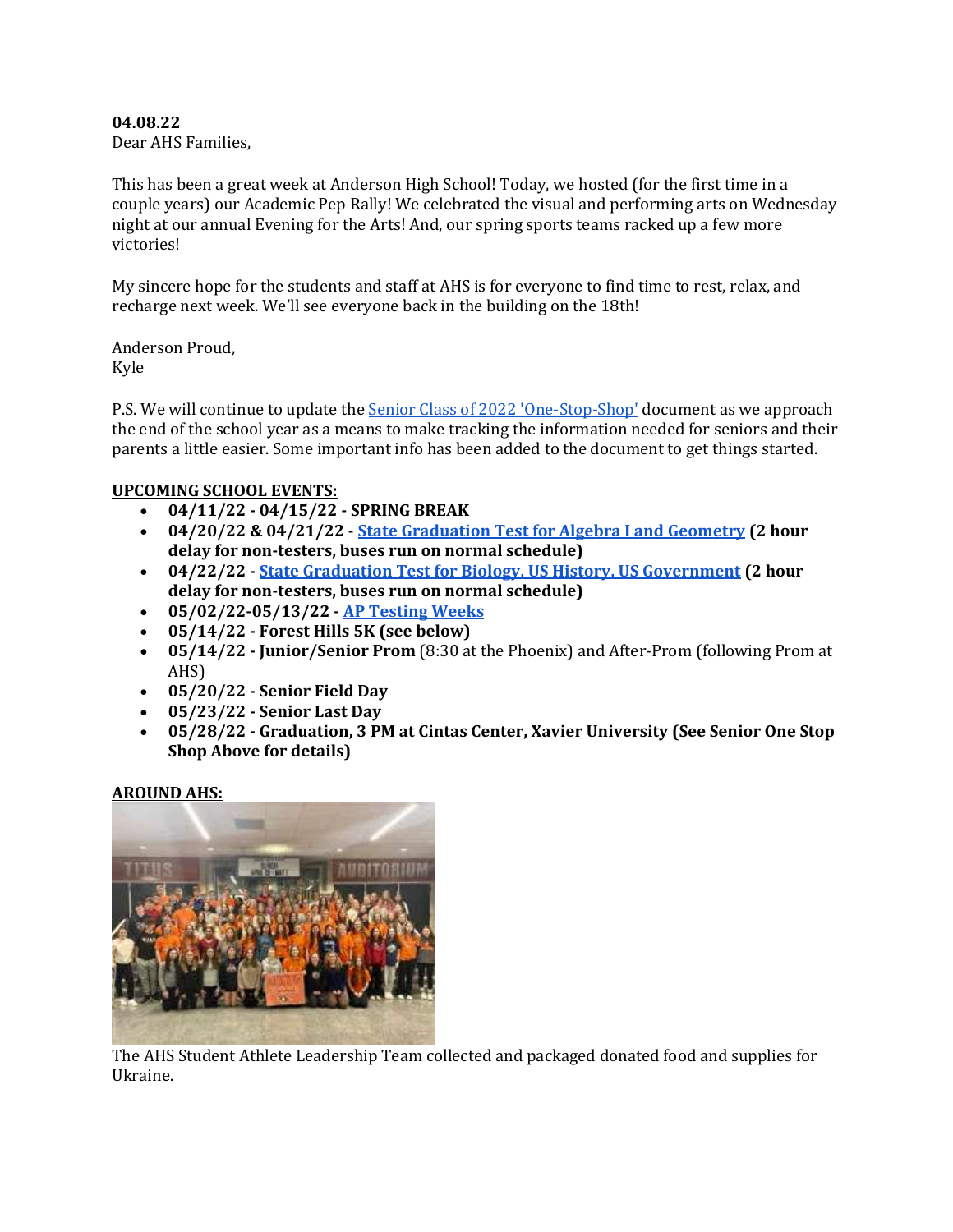

Evening for the Arts took place this week; our students are so talented!



Our Softball team was in action earlier in the week!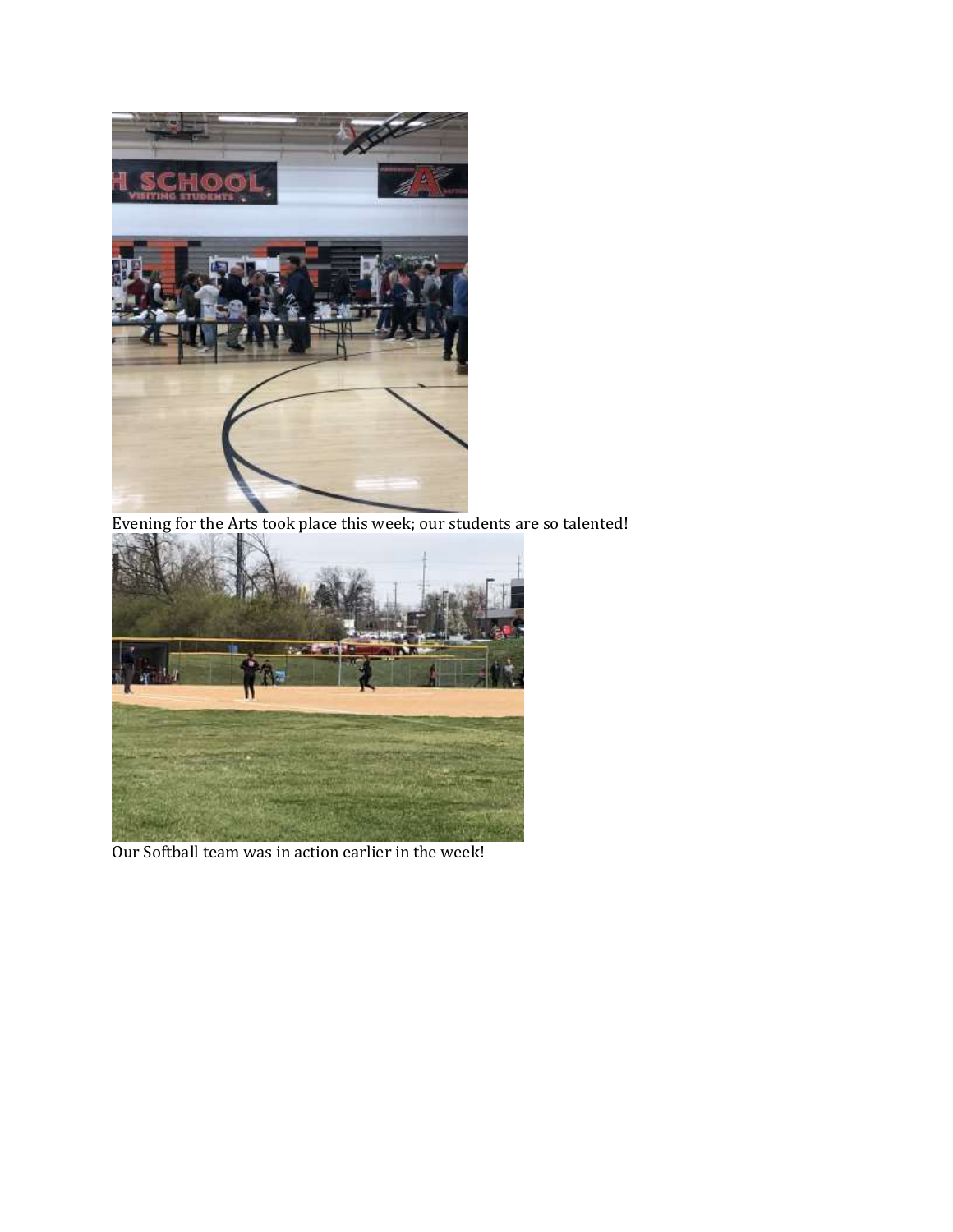

Our teachers were decked out in themes for today's Academic Pep Rally!



Cum Laude Society seniors being recognized during Prize Patrol!



The case and crew are getting ready for Oliver!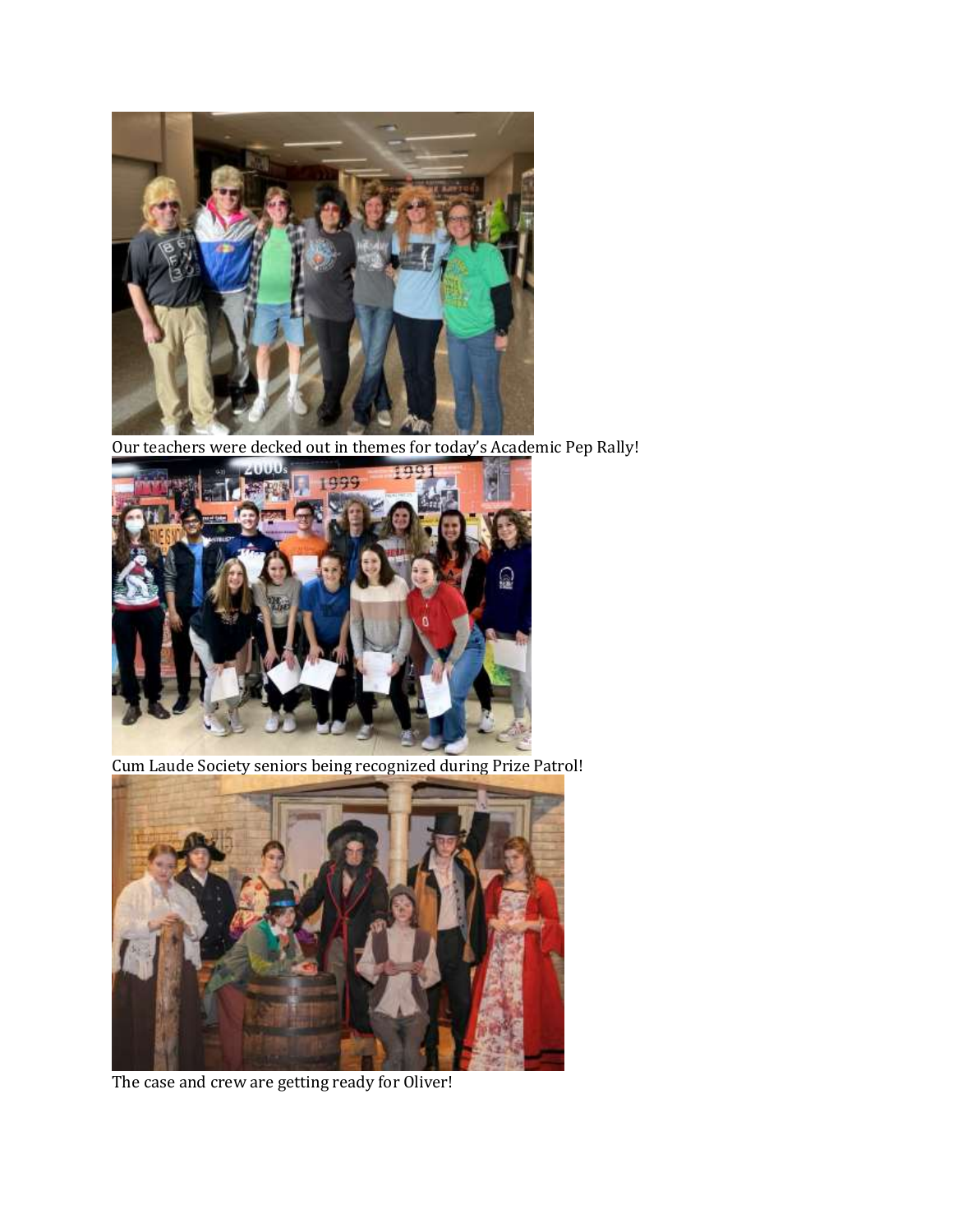### **FROM THE DISTRICT:**

# **Community Mental Health Presentation**

The FHSD Wellness Team was joined by two crucial community partners who shared their insights and expertise related to mental health and suicide prevention this week. You can learn more about what was discussed [here.](https://bit.ly/37yUOzI) The full presentation is available to watc[h here.](https://youtu.be/ozTCET7Sqm8)

#### **Special Education Parent Survey** The Ohio Department of Education has selected FHSD families to participate in a survey about special education services. The goal is to collect information that will help ODE improve services for students with disabilities across Ohio. If you have a child with an educational disability, please click [here](https://osu.az1.qualtrics.com/jfe/form/SV_9ZzckqS1CqFPO2G) to take the survey.

 **SUMMER SCHOOL INFO:** [CLICK HERE](https://drive.google.com/file/d/1rlJpY4WNOisxm3NN04a5_8FwctGdXslH/view?usp=sharing) for information about summer school.

# **Mental Health Resources:**

# Did you know?

Stress is the body's reaction due to pressure from an event, situation, or thoughts. Common stressors for students can include but are not limited to challenges with relationships, academics, family discord, or significant life changes. Students may struggle with verbalizing their stressors and instead might demonstrate irritability, changes in behavior, difficulty sleeping/sleeping too much, neglecting responsibilities, or showing signs of physical illness. To help students with stress levels it's important to help them utilize different management techniques. Stress management can look different for everyone, but encouraging students to get enough rest, exercise, make time for fun, and communicate about their needs can help set them up for success.

If you, your student, or anyone else you know is in a **life-threatening mental health crisis, call 911.**

Please also be aware of **suicide hotline contact information: Phone - 1-800-273-TALK** If your student is experiencing a **non-life threatening mental health crisis** and you need direction on next steps to stay safe, we urge you to **call the Psychiatric Intake Response Center (PIRC) at Cincinnati Children's Hospital. The PIRC line is 513.636.4124**. This line is staffed 24 hours a day, 7 days a week.

**Text - Text "NAMI" to 741-741 for access to 24/7 mental health crisis counseling via text.**

If you have concerns about threats to **student safety, we urge you to call or text the Safer Ohio School Tip Line at 844-SaferOH.** This line is staffed 24 hours a day, 7 days a week. If you are seeking additional resources, we encourage you to start at the links below: **[MindPeace](http://track.spe.schoolmessenger.com/f/a/eTxYutNVbD1__k8jHVqKyA~~/AAAAAQA~/RgRjwxJ2P0THaHR0cDovL3RyYWNrLnNwZS5zY2hvb2xtZXNzZW5nZXIuY29tL2YvYS92b2JfS1hLOHYwbV9ZYzBIQmFRMm9nfn4vQUFBQUFRQX4vUmdSanVlVEtQMFFmYUhSMGNEb3ZMMjFwYm1Sd1pXRmpaV05wYm1OcGJtNWhkR2t1WTI5dEwxY0hjMk5vYjI5c2JVSUtZZFZLc2RoaDE3c283VklZWW5KcFlXNXNaV1ZBWm05eVpYTjBhR2xzYkhNdVpXUjFXQVFBQUFBQlcHc2Nob29sbUIKYd_23uFhMIr7l1Idam9kaWVtY2tpbmxleUBmb3Jlc3RoaWxscy5lZHVYBAAAAAE~)** 

[Forest Hills Community Resource List](http://track.spe.schoolmessenger.com/f/a/pny9BSvHwC513vOoDGfW5g~~/AAAAAQA~/RgRjwxJ2P4QHAWh0dHA6Ly90cmFjay5zcGUuc2Nob29sbWVzc2VuZ2VyLmNvbS9mL2EvdXdnUmxmTzFTVkFZRTFUOWdFTmxwZ35-L0FBQUFBUUF-L1JnUmp1ZVRLUDBSUGFIUjBjSE02THk5a2IyTnpMbWR2YjJkc1pTNWpiMjB2Wkc5amRXMWxiblF2WkM4eE1FcGtNM1pTT1VZeFdrbFZTMFZFU0hsNlZsZHVMVkpYYW5Sc1JVODJSbTFrV0hGTFMyUTBZVmhHTUZjSGMyTm9iMjlzYlVJS1lkVktzZGhoMTdzbzdWSVlZbkpwWVc1c1pXVkFabTl5WlhOMGFHbHNiSE11WldSMVdBUUFBQUFCVwdzY2hvb2xtQgph3_be4WEwivuXUh1qb2RpZW1ja2lubGV5QGZvcmVzdGhpbGxzLmVkdVgEAAAAAQ~~)

**LOCAL SCHOLARSHIP INFORMATION:** Local scholarship applications will be available for interested seniors beginning Friday, March 25th. Due to generous donations from school, parent, and community organizations, a substantial list of scholarships will be available for seniors this year. Last year we awarded 44 scholarships for a total amount of \$28,500.00. In order to be eligible, seniors must have a 3.5 weighted grade point average (GPA) or higher and complete an online application (link below). The deadline for applying for these scholarships is Monday, April 18th when the online application will close. Scholarship winners will be notified by mail. [2022 Local](https://docs.google.com/forms/d/e/1FAIpQLSf_bRX4Cn9QmknARVwX-6de7J4xnAkSoHoT8NzbKqHM4C2XRg/viewform?usp=sf_link)  [Scholarship Application](https://docs.google.com/forms/d/e/1FAIpQLSf_bRX4Cn9QmknARVwX-6de7J4xnAkSoHoT8NzbKqHM4C2XRg/viewform?usp=sf_link)

**COMMUNITY SERVICE INFORMATION:** Contac[t Cheryl Kemper w](mailto:cherylkemper@foresthills.edu)ith any questions.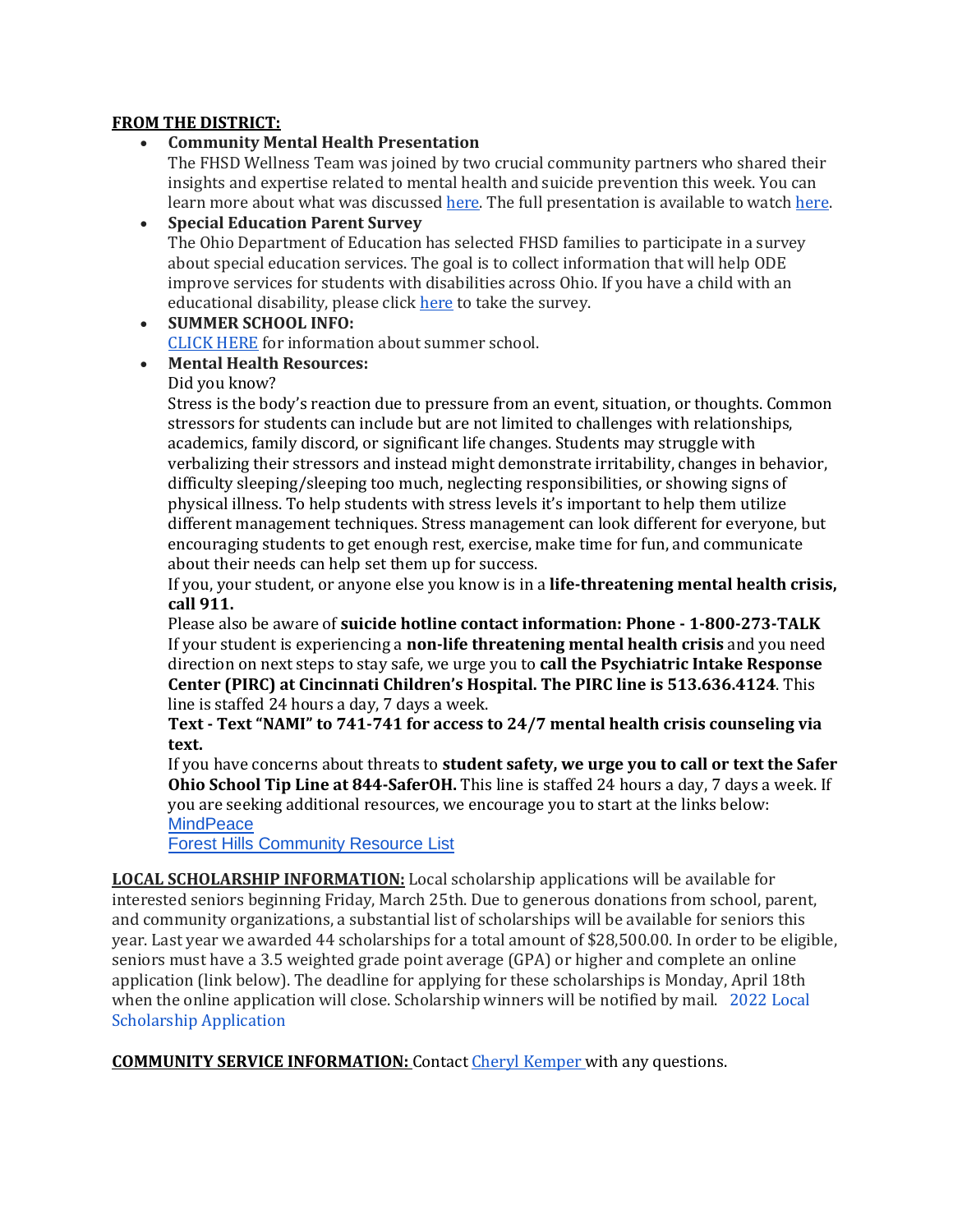

- **REMINDER : Award Deadlines are Friday, April 15, 2022 @ midnight** How is it April already?!? Deadlines sneak up on all of us! We've sent reminders to students that the deadline to qualify for all of the 2021-22 Award Programs on InnerView is next Friday.
- Inspiring Service Awards deadline April 15th, 2022 There are no essays or recommendation letters or separate application forms involved. All you have to do is enter your service activities on InnerView. The system will automatically stop processing awards at midnight on the night of April 15th ... no extensions and no exceptions.

[Click Here to see current Inspiring Service Award Recipients for 2021-22](https://innerview.org/award/members?schoolyear=2021&school_id=628)

# **HONOR ROLL- 3ND QUARTER:**

Please take a moment to view our third quarter honor roll student roster (please note honor roll is based on quarter grades and therefore is reflective of unweighted GPA): **[See the Honor Roll Here](https://docs.google.com/document/d/1bV-Jx1VOBoNILZEi4qE6a_649N0844CLwMvDszMePSk/edit?usp=sharing)**

# **FROM THE FOREST HILLS FOUNDATION FOR EDUCATION (FH5K)**:



 **2022 FH5K: Let's Come Together as a Community** *Register, Donate or Create a Team* After two years of hosting the FH5K virtually, the Forest Hills Foundation for Education will host the **2022 FH5K on Saturday, May 14 in-person.** This will be the *largest Anderson community event in the past 2 years* – and we can't wait to **bring our community together**, **promote physical activity** and **create awareness for mental health.** [REGISTER BEFORE SPRING BREAK](https://secure.qgiv.com/event/fh5k2022/)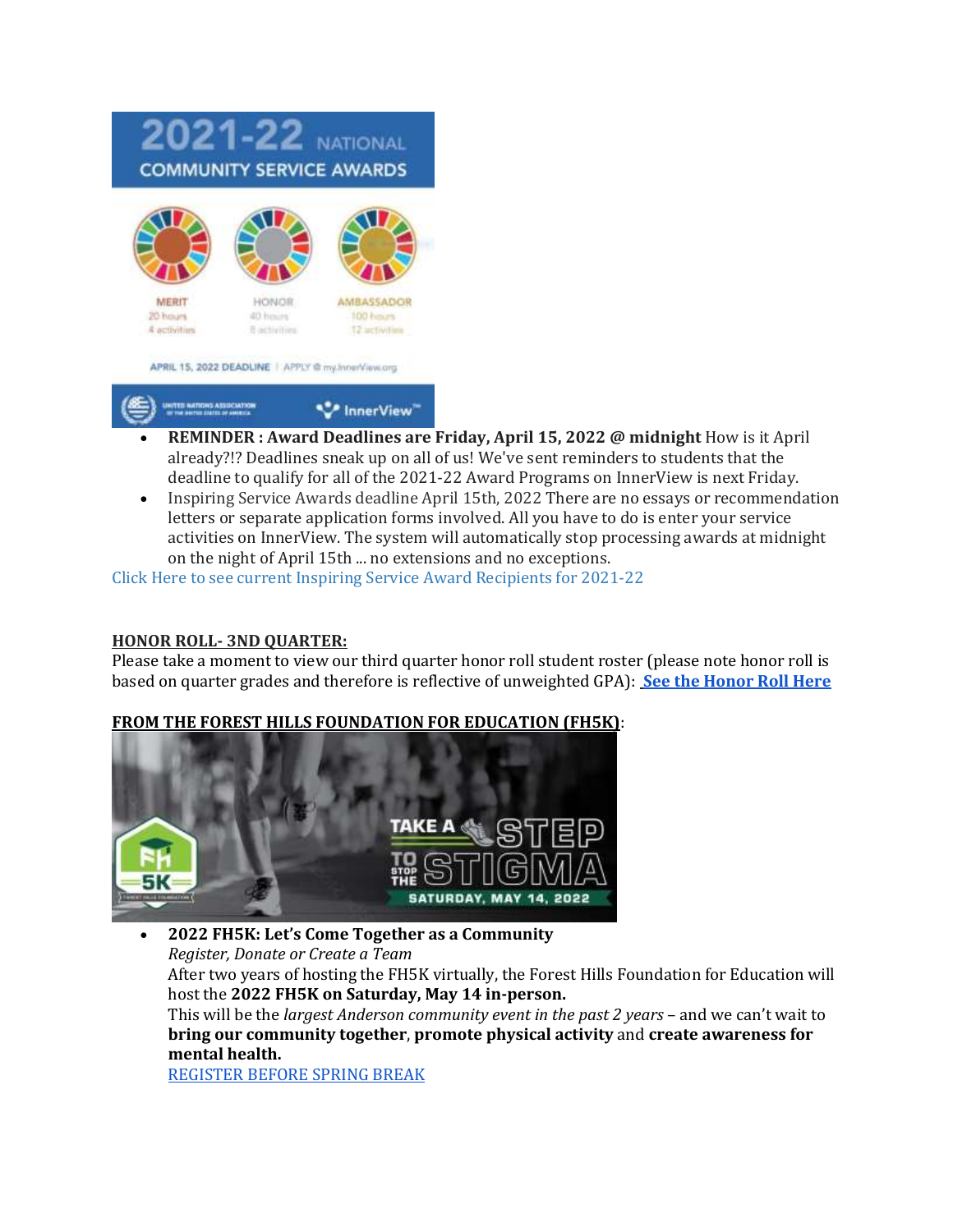**Parents/Guardians - If you register by Thursday, April 7 – we are giving away 2 free 1-hour massages and Big Ash gift cards to 12 lucky participants! Will AHS lead the way with the highest percentage of students participating? Your kids could win FREE Gold Star/Tom & Chee before the end of the year.**

 Join the AHS RAPTOR TEAM and *TAKE A STEP TO STOP THE STIGMA.* #AHSisFAMILY #RaptorStrong **[Sign up here to donate and/or participate](https://secure.qgiv.com/event/fh5k2022/team/892465)**

# **FROM 9UNITED:**

# **REP THE A BREAKFAST:**

Last week, we celebrated our Rep the A Breakfast for the third quarter. These are students who were selected by staff members for doing an outstanding job of representing our school motto of "Be Real. Be Kind. Be Better."

Rep the A- [3rd quarter-](https://animoto.com/play/iaeGh1l6QLuGMANIGdSH0g) Group 1 Rep the A- [3rd quarter-](https://animoto.com/play/Tb8j81Ci1E50H0QYfbEfUw) Group 2 Rep the A- [3rd quarter-](https://animoto.com/play/6Y2tYH0v0egbE1au0haSpw) Group 3 Rep the A- [3rd quarter -Group 4](https://animoto.com/play/F6joy0WWcc6jXHTfT0MvGQ)

# **FROM THE ANDERSON TOWNSHIP HISTORICAL SOCIETY AND URBAN FARM:**

YOUTH battle of the bands and artisan vendor sale. For information, view th[e digital flyer.](https://drive.google.com/file/d/1juZcSuq_-gicByzGXJU6_MN67oCbtc7S/view?usp=sharing)

### **STUDENT FEES REMINDER:**

This is a courtesy reminder that your student may have fees that are unpaid. Please note that all fees for AP Exams must now be paid in full. We are unable to release final report cards, diplomas and transcripts until all financial obligations are met. If your student is on a special plan with your school please disregard this notice. The preferred method of payment is by credit card vi[a](http://track.spe.schoolmessenger.com/f/a/ov7WYkBytzdGifLa-XAiEg~~/AAAAAQA~/RgRkKFXSP0QwaHR0cHM6Ly93d3cuc3BzZXpwYXkuY29tL2V6cHYzL2dlbmVyaWNsb2dpbi5hc3B4VwdzY2hvb2xtQgpiRVIiR2KmO434UhplaWxlZW5iaXJrQGZvcmVzdGhpbGxzLmVkdVgEAAAAAQ~~) [SPSEZPay.](http://track.spe.schoolmessenger.com/f/a/ov7WYkBytzdGifLa-XAiEg~~/AAAAAQA~/RgRkKFXSP0QwaHR0cHM6Ly93d3cuc3BzZXpwYXkuY29tL2V6cHYzL2dlbmVyaWNsb2dpbi5hc3B4VwdzY2hvb2xtQgpiRVIiR2KmO434UhplaWxlZW5iaXJrQGZvcmVzdGhpbGxzLmVkdVgEAAAAAQ~~) Payments may also be made by cash or money order, payable to AHS. If you have questions regarding any outstanding fees, please contact Eileen Birk at eileenbirk@foresthills.edu. **Fall Colorguard - Dancing & Spinning Team**

If your child is looking for an extremely exciting performance group to become a part of in high school, we encourage all to attend the upcoming after school clinics to hear additional information and experience the dance & flag spinning activities. This is open to any student and no prior experience is required. This combined district group performs on their own at some events and with the Forest Hills marching band, which is the largest team in the school district.

When: April 18th & 20th

Where: Turpin High School - Band Room

[Click this link](http://www.fhbands.org/color-guard.html) to view additional information about the colorguard activity.

[Click this link](https://drive.google.com/open?id=1ZN58MPJIN1FyDZMUIysMu_V0LT4lhu30) to see a video of the current members speaking of their experience and performances.

# **COME SEE OLIVER!**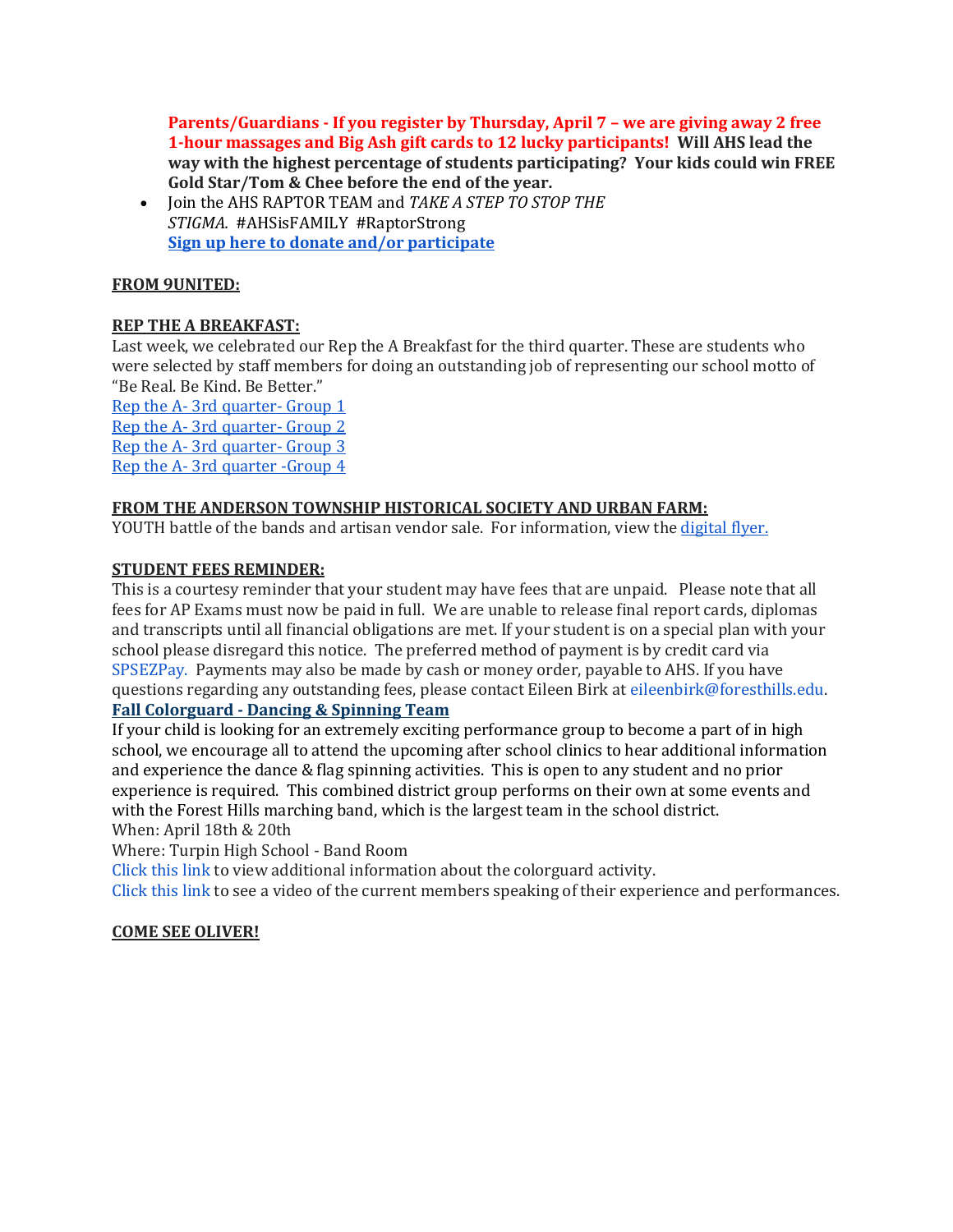

Family Favorite "Oliver!" Caps Off Anderson Theatre Season

Welcome to the Victorian London of Charles Dickens, where a young boy faces hunger, cruelty, and rough kindness as he travels the dark streets of London. Despite it all, Oliver never gives up his dream of a true home and a family to love. The Tony and Olivier Award-winning *Oliver!* is one of the few musicals to also win an Academy Award for Best Picture, and is widely hailed as a true theatrical masterpiece by actors and audience members alike. Exuberant songs like "Consider Yourself" and "You've Got to Pick a Pocket or Two" mix with ballads like "Where is Love" and "As Long as He Needs Me" to make this production a musical treasure. You'll consider yourself one of us when you experience this family-friendly production!!

Shows are April 28, 29, and 30 at 7:00 pm, and May 1 at 3:00 pm, in Titus Auditorium of Anderson High School. Tickets are \$10 each and can be purchased online or by using the order form attached. Visit AndersonTheatre.com for more information and online sales!

# **INFORMATION ABOUT NCAA ELIGIBILITY:**

The NCAA recently shared helpful resources for students considering playing their sport at the next level, and their families. If interested, view [THIS INFORMATION](https://view.mail2.ncaa.com/?qs=101d999b0e2a82d36f1833cc4529b713d4463683ac95a21fa11958de3bd71da04823d86e94d5d8f2dbab2cd387a81b0de1b51071586c761dc5c0d74069cc814a94de2b3a1e5c8f9e5ad93123e88340f0a50a02304b39a5ae)

# **ACADEMIC SUPPORT:**

Students have a 25 minute advisory period everyday in their schedule. We encourage students to work with teachers during this time if they need help in any classes. Additionally, teachers have regular office hours before school (7:10-7:55) a few days a week to provide assistance to students.

# **GREAT OAKS SPOTLIGHT:**

Congratulations to our students who have been accepted into Career Tech Programs at both Live Oaks & Scarlet Oaks for the 2022-2023 school year!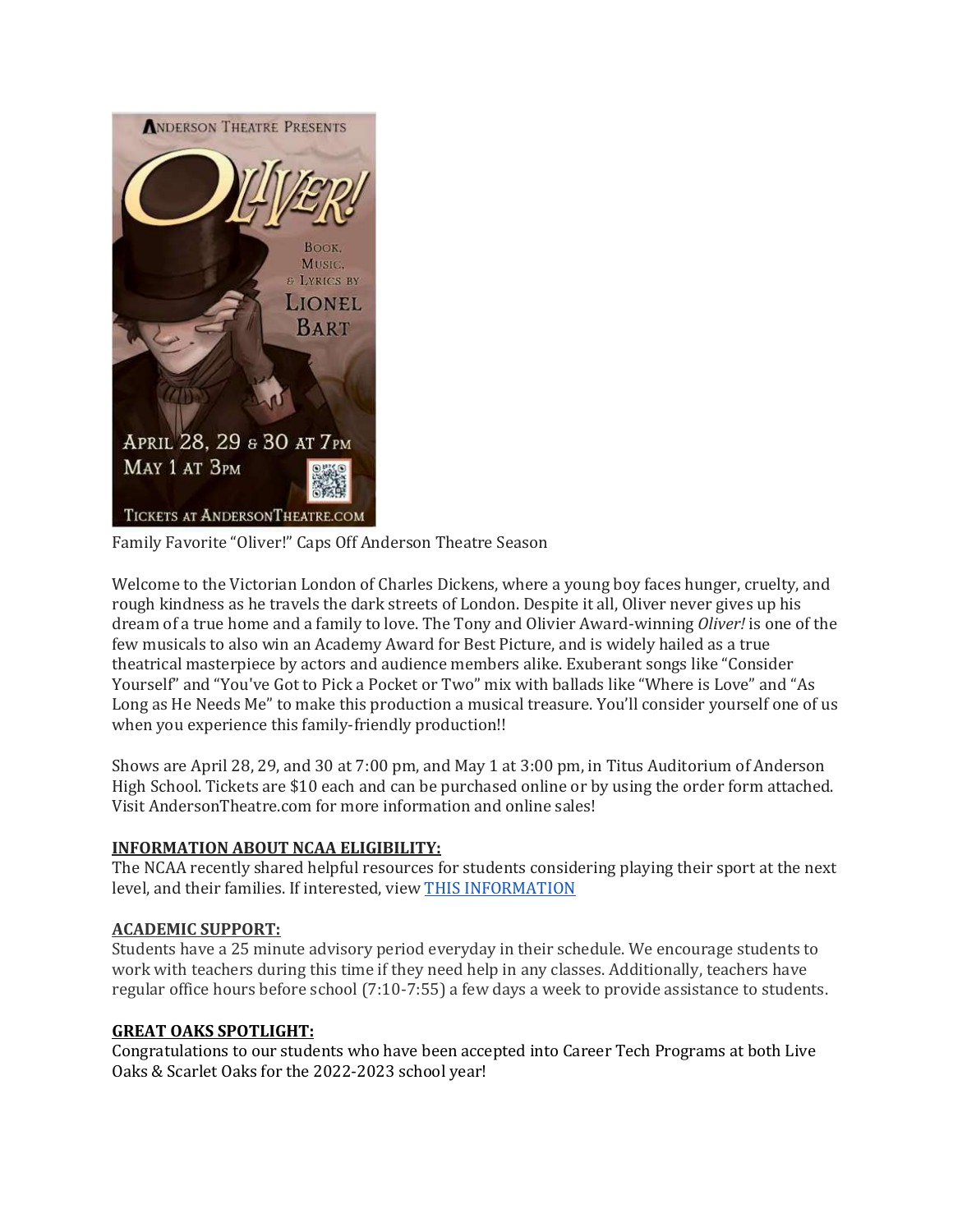Just a reminder, if you have been accepted to Great Oaks and no longer wish to attend, you MUST let your Anderson counselor and Career Tech Campus know immediately. Students who decide to not attend after the last day of school are required to report to the Career Tech campus for the first two weeks of the school year before they are able to return to Anderson if they do not communicate they no longer plan to attend.

# **PARKING:**

Students in Good Standing are eligible to purchase parking passes for the school year. This means students must have all their credits. If you would like to purchase a parking pass or have a question about student parking, please contact Mrs Stanyard[, emilystanyard@foresthills.edu.](mailto:emilystanyard@foresthills.edu) *We are getting complaints from neighboring businesses about student parking on their property. Please be aware that they plan to start towing.*

# **SCHOOL DROP-OFF AND PICK-UP INFORMATION:**



If you are dropping off your student before school or picking up after school, this should happen in our south lot according to the diagram above. Pulling forward around the loop allows for better traffic flow on Forest Road.

**There should be no pick-up or drop-off occurring in the parking lots of our neighboring businesses or our northern lot (Lot E).**

# **PARENT SPOTLIGHT**:

# **FROM THE PTO:**

- **Sr. Graduate Yard Sign Pick Up:** Not sure if this is a mention in your email or just something you'll add to the Sr. Parent watch list. Mark your calendar for graduation yard sign pick up on Saturday April 30th. These are the really cool orange and black signs that sprout up each spring as graduation nears. Pick up at AHS on Saturday April  $30<sup>th</sup>$  from 9:00 am - noon.
- Anderson's PTO encourages students to submit their nominations for the Good Egg Award. This award, given monthly to a staff member at Anderson, is selected solely on the nominations from students. Nominations are accepted from the 1st day of school to April 1 and can be submitted a[t CLICK HERE.](https://docs.google.com/forms/d/1H4dm8QQ-Xx-ntgETJ4skSZMCGvpeyClFmrfPTSRsOvQ/viewform?edit_requested=true) Don't limit your nominations to just teachers - we'd love to recognize coaches who teach at Anderson, counselors, our health office team, custodians, food service staff, etc. - anyone who makes a difference in your day at Anderson High School! **October's Good Egg:** Allison Perry! **November Good Egg:** Analise Petsche! **January's Good Egg:** Bill Pitts! **February's Good Egg:** Troy Spitmueller! **March's Good Egg:** Jeff Granger!

# **FROM THE AHS ATHLETIC BOOSTERS:**